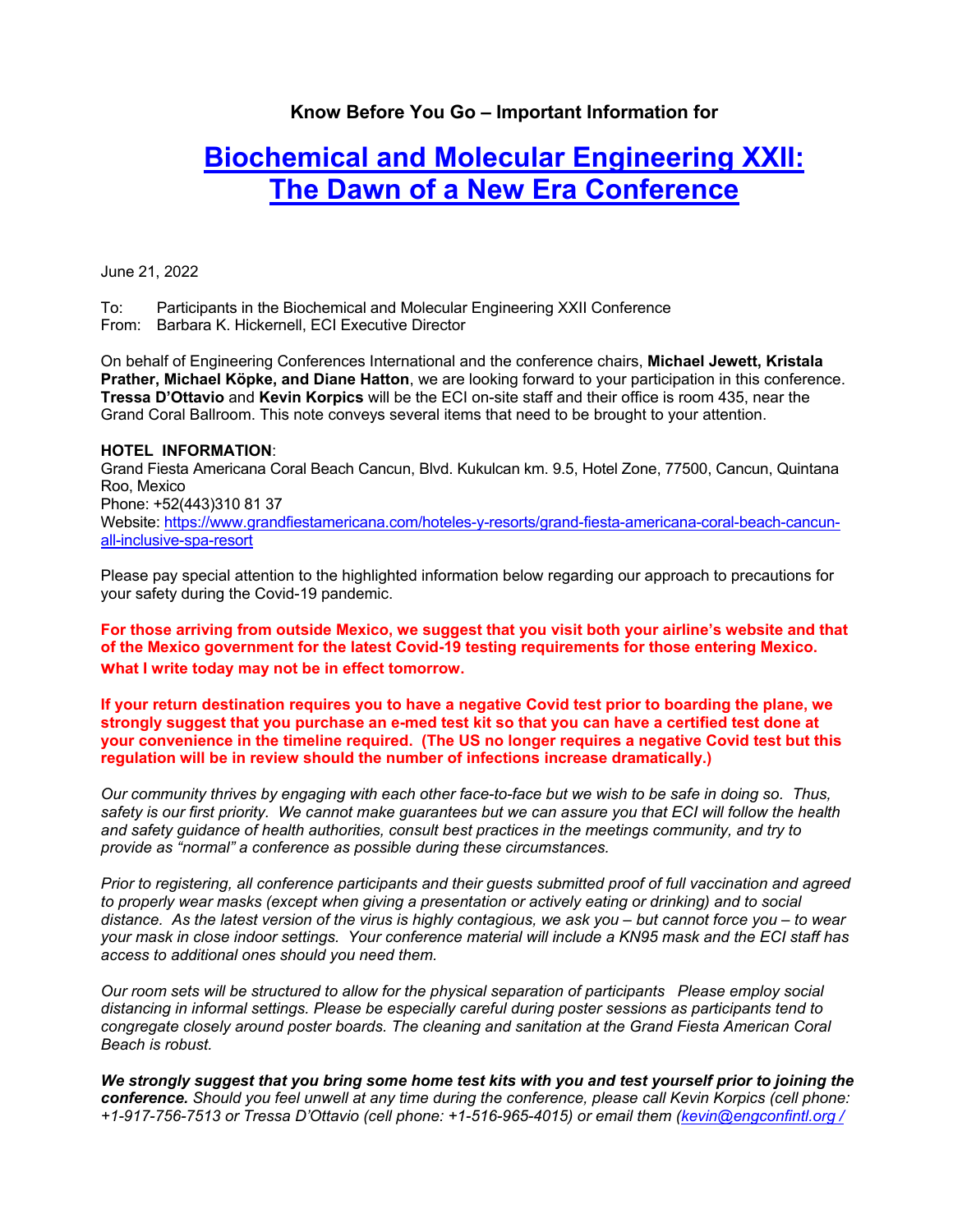*tressa@engconfintl.org)). If you test positive, please let them know immediately and stay in your room. We will notify the hotel and also the participants. If you test positive once you arrive home, please contact us so that we may inform fellow participants.* 

*As we respect your privacy, we will dispose of your vaccination information/official identification and mobile phone number after the meeting. If you would like to have this information available in case of emergency, please use the form on the reverse side of your name badge.*

## **TRANSPORTATION FROM CANCUN INTERNATIONAL AIRPORT**

If you have previously requested transportation to the hotel, you will receive an email with quite detailed instructions as to where to meet the transportation coordinator and the time of your departure. Pay special attention to their directions because when leaving the airport you will encounter many people offering taxi and transfer services. Please ignore them and proceed outside to find the representative from Global Incentive Management (wearing white shirts, khaki pants and name badges) there to greet you. They will have a sign with the conference name and ECI logo.

**WEATHER:** The long-term forecast calls for mostly sunny days. Highs are predicted to be around 87°F and lows around 78°F. Bring a sweater or jacket for the conference room if the temperature is too cool for you.

**SUNDAY SCHEDULE**: Registration will be open from 13:00 to 14:45. After the 14:45 opening remarks, the first technical session will begin at 15:00. There will be a coffee break at 16:30 followed several invited talks and the Keynote (Kristy Wood) at 17:00. Dinner will begin at 20:00

**SPEAKERS**: We expect that all presentations will use PowerPoint and we will have a computer projector as well as a laptop with Microsoft PowerPoint. Please bring your presentation on a memory stick for loading onto the ECI computer. If you plan to use a Mac computer, please bring the necessary adapters. The AV company requests that all presentations be loaded the day prior to the session or no later than three hours before the session in which you are speaking begins.

Be sure that you provide your session chair with a *brief* biography for introductions.

It is essential to the conference schedule that you keep to your given time (allowing at least 5 minutes for questions/discussion). Keeping in the tradition of these conferences, please be available during the conference for discussion and questions. Meals and social hours are perfect for discussion and questions.

**POSTERS**: As noted on the website, the posters should be no larger than 1 m wide and 1.5 m long. Posters should be mounted prior to the first poster session on Monday. Both tack and tape will be provided.

**MISCELLANEOUS**: The following are a few housekeeping items:

- If you have special dietary needs (e.g., vegetarian, allergies, etc.) that you have not already informed us of when you registered, please contact Kathy Chan ( $kathy@engconfintl.org$ ) prior to the start of the conference. The hotel does not guarantee that special dietary needs can be met if they are not informed at least three days prior to the conference.
- Dress: ECI conferences are casual. We discourage suits and ties.
- ECI does not make pre/post conference reservations. You must contact the hotel directly using this form.
- Audio, still photo and video recording by any device (e.g., cameras, cell phones, laptops, PDAs, watches) are prohibited during the technical sessions, unless the author and ECI have granted prior permission.
- Smoking is not allowed at any conference function.
- ECI will electronically distribute a conference evaluation/questionnaire on Thursday. Please complete and return it, as your comments are valuable to the current chairs, the future chairs in the series, and ECI.
- Guests/Accompanying Persons: all guest must pay guest fees. There are NO partial fees. You will need to see hotel reception if you have not already registered your guest.
- **Resort Wrist Bands The resort will distribute wrist bands to all guest in our group and this will identify us as part of the conference and you will be redirected to the conference**